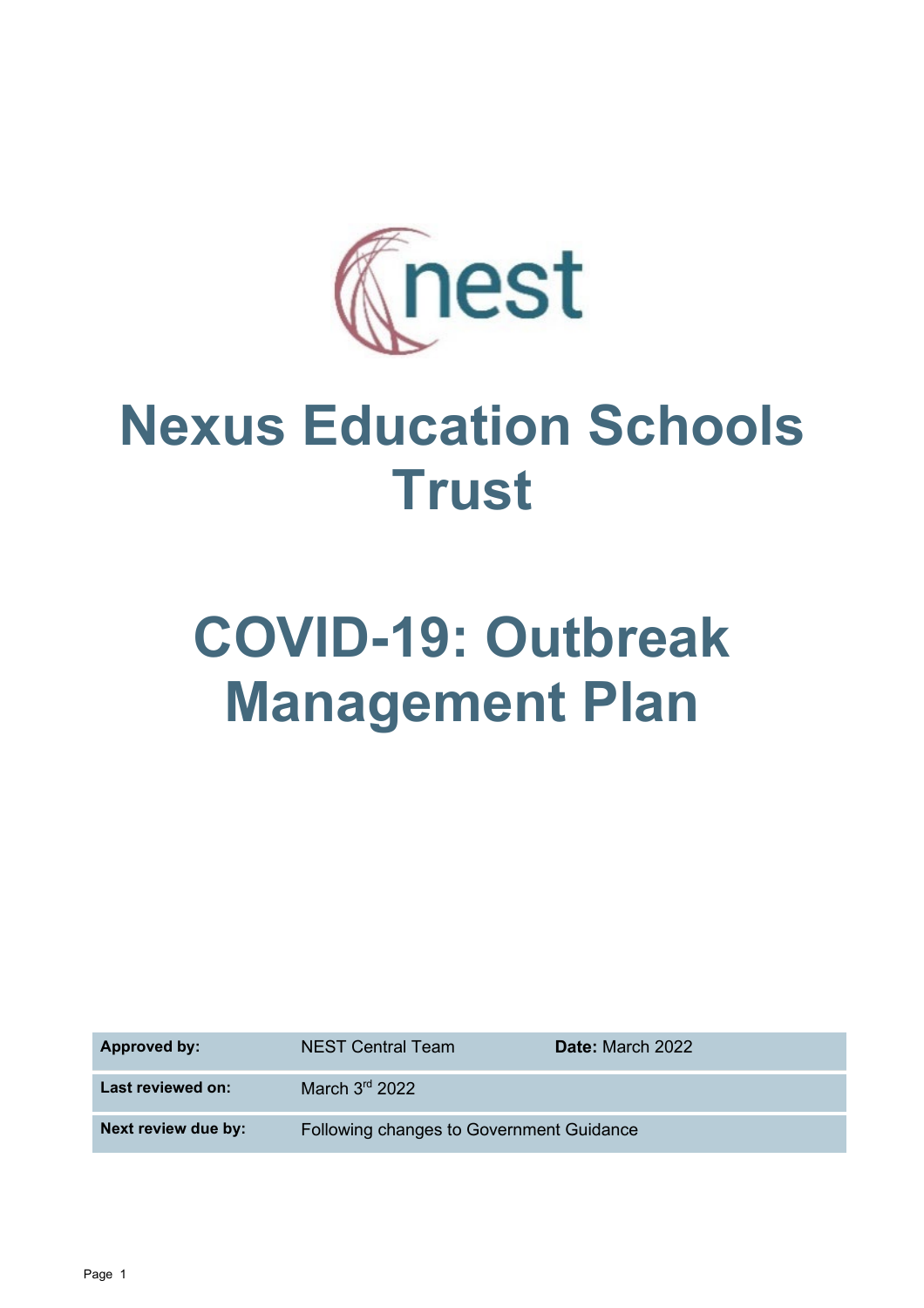## **1. Introduction**

The Government has made it a national priority that education and childcare settings should continue to operate as normally as possible during the COVID-19 pandemic.

Given the protections the country has built through vaccinations and new treatments, England is now able to move into a new phase of managing COVID-19. This means that from 24 February 2022 the legal requirement to self-isolate has been removed. From 21 February the Government are no longer advising regular asymptomatic testing in most education settings, and COVID-19 will be increasingly managed in line with other infectious diseases through public health guidance.

NEST will continue to have an **Outbreak Management Plan** which details how measures would be temporarily reintroduced to manage risk and minimise disruption to face-to-face education and childcare from any rise in Covid infections.

This plan is based on the [contingency framework for managing local outbreaks](https://www.gov.uk/government/publications/coronavirus-covid-19-local-restrictions-in-education-and-childcare-settings) of COVID-19 and the [schools](https://www.gov.uk/government/publications/actions-for-schools-during-the-coronavirus-outbreak)  [operational guidance from step 4,](https://www.gov.uk/government/publications/actions-for-schools-during-the-coronavirus-outbreak) provided by the Department for Education (DfE).

The [operational guidance](https://www.gov.uk/government/collections/guidance-for-schools-coronavirus-covid-19?priority-taxon=774cee22-d896-44c1-a611-e3109cce8eae) sets out the measures that all education settings should have in place to manage COVID-19 risk day-to-day. Schools will consider taking extra action if they face severe operational disruption to face-to-face education.

Local authorities, DsPH (Directors of Public Health) and HPTs (Health Protection Teams) are responsible for managing localised outbreaks. They play an important role in providing support and advice to education and childcare settings.

The thresholds, detailed below, will be used as an indication for when to seek public health advice.

- $\triangleright$  a higher than previously experienced and/or rapidly increasing number of staff or pupil absences due to COVID-19 infection
- $\triangleright$  evidence of severe disease due to COVID-19, for example if a pupil, student, child or staff member is admitted to hospital due to COVID-19
- $\triangleright$  a cluster of cases where there are concerns about the health needs of vulnerable staff or students within the affected group

In addition, for pupils and staff in Additional Provision:

 2 pupils and staff, who are likely to have mixed closely, test positive for COVID-19 within a 10-day period and/or there are concerns about the health needs of vulnerable individuals within the affected group

Identifying a group that is likely to have mixed closely will be different for each setting. Examples are given below for each section, but a group will rarely mean a whole setting or year group.

For early years, this could include:

- $\triangleright$  a nursery class
- $\geq$  a friendship group who often play together<br> $\geq$  staff and children taking part in the same a
- staff and children taking part in the same activity session together

For schools, this could include:

- $\triangleright$  a class group
- $\triangleright$  a friendship group mixing at breaktimes
- $\triangleright$  a sports team
- $\triangleright$  a group in a before or after-school activity

#### **2. Seeking public health advice**

When one of the thresholds above is met, we will review the testing, hygiene and ventilation measures already in place (see NEST Covid risk assessment March 2022). We will consider:

- Increasing the number of activities that take place outside, if possible.
- $\triangleright$  One-off extended enhanced cleaning focusing on touch points and any shared equipment will be put in place.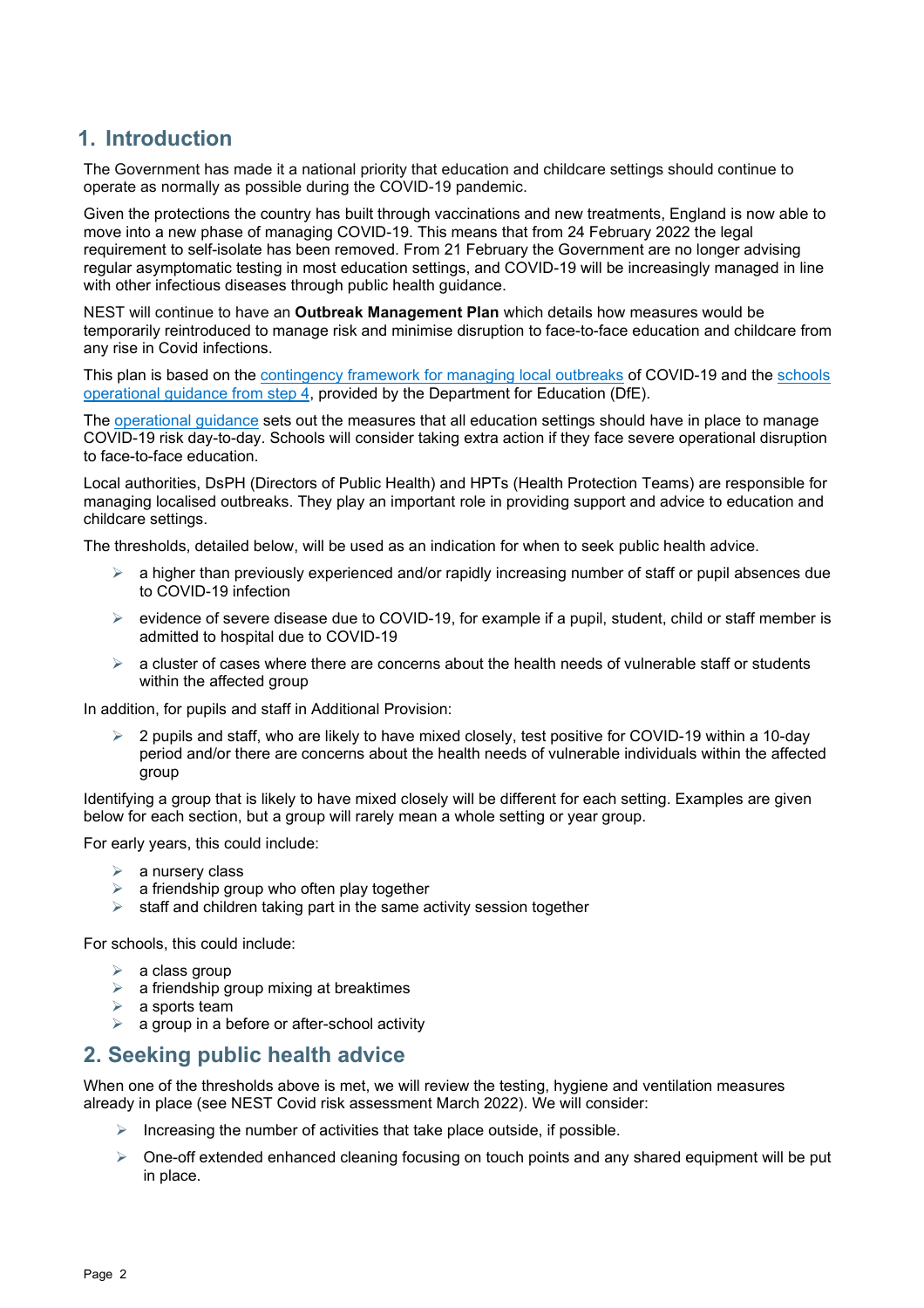We will also seek public health advice from a director of public health or health protection team. The Headteacher will be responsible for seeking this advice and will do so by telephoning the DfE helpline (0800 046 8687, option 1).

NEST central team will also contact the Local Authority on the school's behalf. Please contact Lisa Bromley [lbromley@nestschools.org](mailto:lbromley@nestschools.org)

A director of public health, their team, or a HPT may give settings advice on whether to take extra action, reflecting the local situation. If they judge that additional action should be taken, they might advise the setting to take some or all of the other measures described in this document.

#### **Other measures**

Parents, carers, pupils and staff will be informed promptly about the introduction of control measures. This will be done via email/letters sent home with pupils once a decision has been made.

If recommended, we will limit:

- Residential educational visits we have considered the financial impact of limiting a residential visit and the protection needed for this.
- $\geq$  Open days we will move to remote open days for potential parents and carers.
- Transition or taster days
- $\triangleright$  Parents and carers coming into school we will use remote parent/carer consultations
- Live performances

If recommended, we will reintroduce:

- Bubbles, to reduce mixing between groups. Any decision to recommend the reintroduction of 'bubbles' will not be taken lightly and will take account of the detrimental impact they can have on the delivery of education.
- Face coverings in communal areas and classrooms for staff and visitors (unless exempt) may temporarily, and exceptionally, be advised by DsPH for an individual setting, as part of their responsibilities in outbreak management.
- >Testing, if recommended.

#### **3. Attendance restrictions**

High quality face-to-face education remains a government priority. Attendance restrictions will only be considered as a short-term measure and as a last resort:

- $\triangleright$  for individual settings, on public health advice in extreme cases of operational disruption to staffing or where other recommended measures have not mitigated against risks to face-to-face education
- $\triangleright$  across an area, on government advice to suppress or manage a dangerous variant and to prevent unsustainable pressure on the NHS.

In all circumstances, priority will continue to be given to vulnerable children and children of critical workers to attend to their normal timetables. Where measures include attendance restrictions, the DfE may advise on any other groups that should be prioritised. High-quality remote learning will be provided for all other pupils.

### **4. Safeguarding**

We will review the NEST Safeguarding and Child Protection Policy to make sure it reflects the local restrictions and remains effective.

We will aim to have a trained Dedicated Safeguarding Lead (DSL) or deputy DSL on site wherever possible. We will ensure remote access to a DSL if needed.

On occasions where there is no DSL or deputy on site, a senior leader will take responsibility for co-ordinating safeguarding on site and work with the NEST Central Team.

DSLs and Deputy DSLs are named on each school's website and can be contacted through the school office.

When vulnerable pupils are absent, we will: